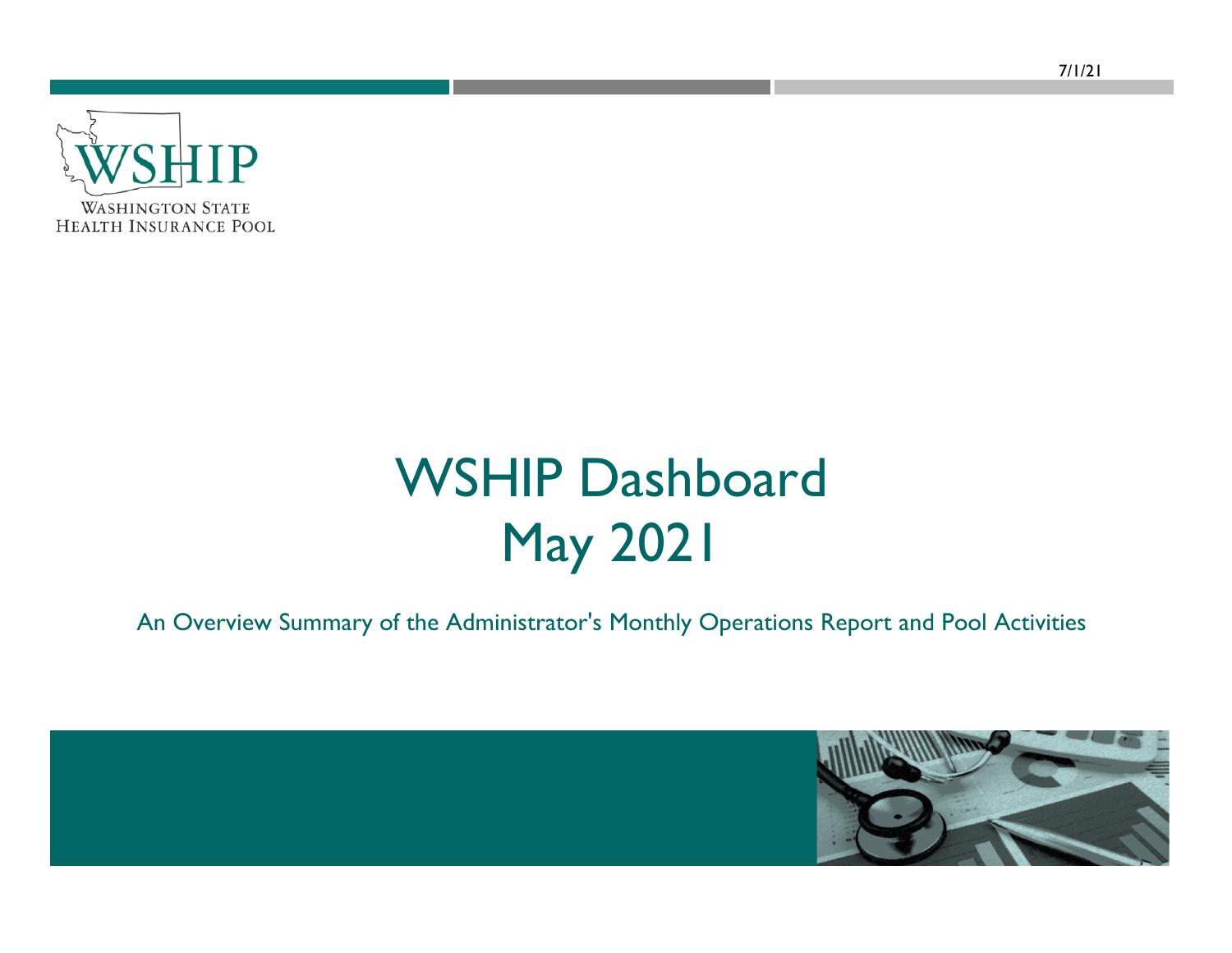**WASHINGTON STATE** 

### Enrollment Summary



| <b>Individuals</b>      | $May-20$        | <b>Jun-20</b>   | $Iul-20$        | <b>Aug-20</b> | $Sep-20$             | <b>Oct-20</b>    | <b>Nov-20</b> | $Dec-20$             | $lan-21$        | Feb-21          | $Mar-21$    | $Arr-21$    | $May-21$  |
|-------------------------|-----------------|-----------------|-----------------|---------------|----------------------|------------------|---------------|----------------------|-----------------|-----------------|-------------|-------------|-----------|
| <b>Total Enrollment</b> | 1317            | 1305            | 1324            | 1336          | 1341                 | 1344             | 1337          | 1341                 | 1311            | 1309            | <b>1285</b> | <b>1268</b> | 1247      |
| 3rd Party Sponsorship   | 815(62%)        | 815(62%)        | 829(63%)        |               | $838(63%)$ 903 (67%) | 847(63%)         |               | $848(63%)$ 852 (64%) | 842(64%)        | 842(64%)        | 828(64%)    | 813(64%)    | 792 (64%) |
| Non-Medicare            | 153(76%)        | 152(76%)        | 152 (76%)       | 152(76%)      | 155 (78%)            | 150(77%)         | 150(77%)      | 152 (77%)            | 148(77%)        | 148(77%)        | 146(77%)    | 146(77%)    | 145 (77%) |
| <b>EHIP</b>             | 33              | 132             | 132             | 32            | 132                  | 130 <sup>1</sup> | 130           | 32                   | 128             | 28              | 27          | 127         | 126       |
| Other (Mostly AKF)      | 20 <sub>1</sub> | 20 <sup>1</sup> | 20 <sub>1</sub> | 20            | 23                   | 20 <sub>1</sub>  | 20            | 20                   | 20 <sup>1</sup> | 20 <sup>1</sup> | 19          | 9           | 9         |
|                         |                 |                 |                 |               |                      |                  |               |                      |                 |                 |             |             |           |
| Medicare (Mostly AKF)   | 662 (59%)       | 663 (60%)       | 677 (60%)       | 686 (60%)     | 748 (65%)            | 697(61%)         | 698(61%)      | 700 (61%)            | 694(62%)        | 694(62%)        | 682(62%)    | 667 (62%)   | 647 (61%) |



#### **Medicare Member Profile**

Average Age: 61 Gender: Female 41% Male 59% Top Diagnosis: Kidney & Urinary Disease

#### **Non-Medicare Member Profile**

Average Age: 46 Gender: Female 30% Male 70% Top Diagnosis: HIV / AIDS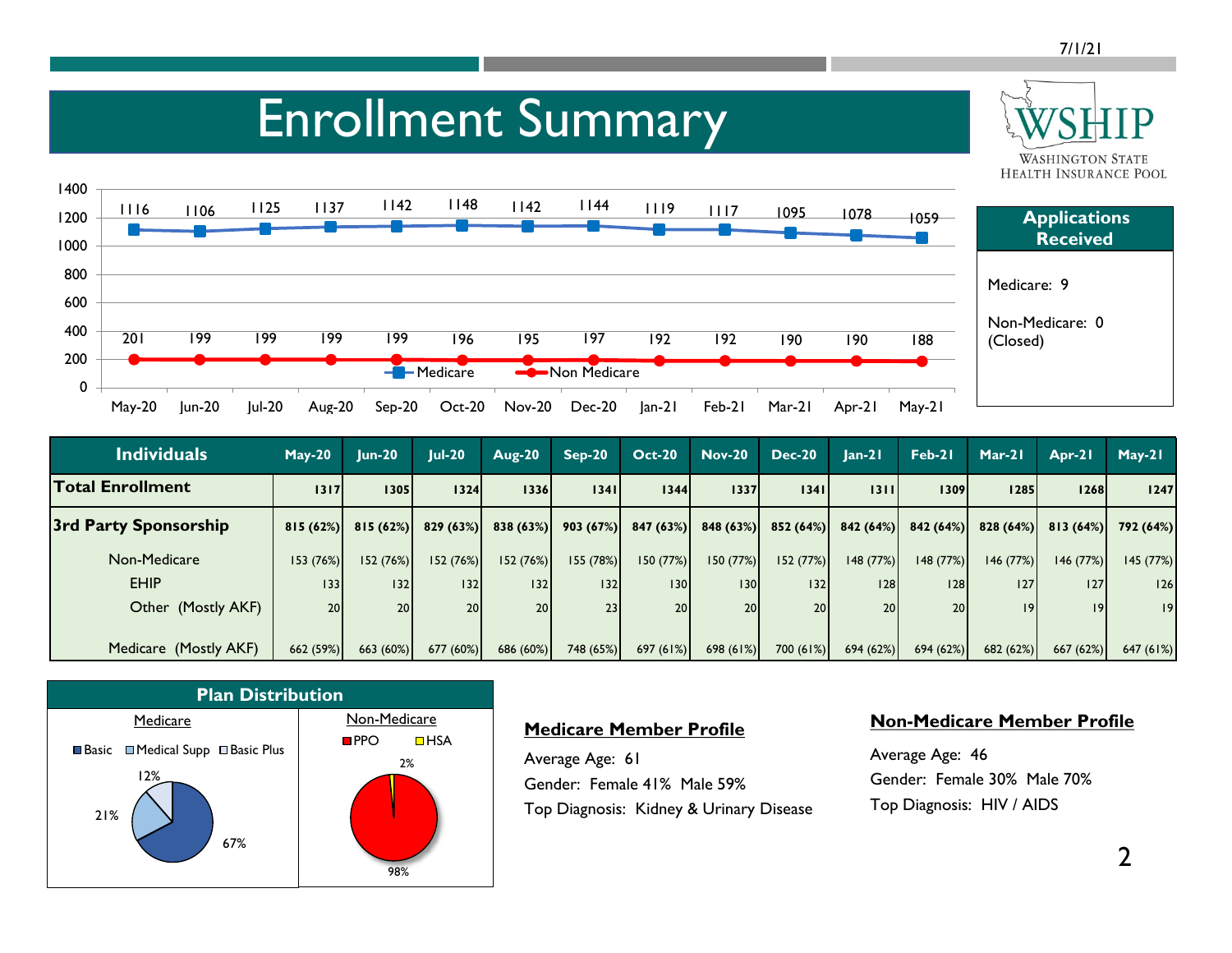#### 7/1/21

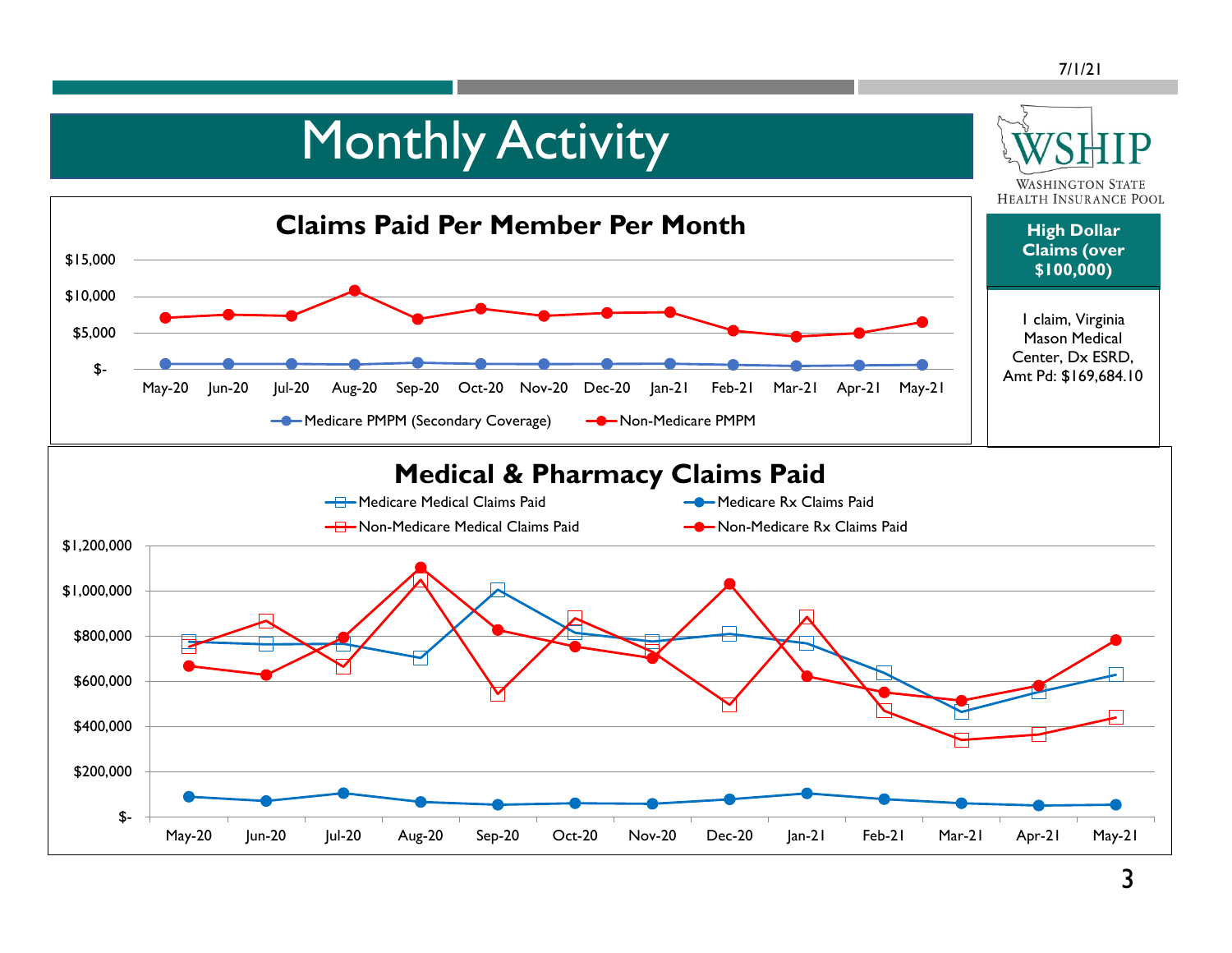# **Monthly Activity**



| <b>SELAICE LEASIS</b>             |               |                       |                 |                 |               |               |                 |                                                              |               |                 |               |                                   |               |
|-----------------------------------|---------------|-----------------------|-----------------|-----------------|---------------|---------------|-----------------|--------------------------------------------------------------|---------------|-----------------|---------------|-----------------------------------|---------------|
| <b>Metric</b>                     |               | May-20 Jun-20 $\vert$ |                 |                 |               |               |                 | Jul-20   Aug-20   Sep-20   Oct-20   Nov-20   Dec-20   Jan-21 |               |                 |               | Feb-21   Mar-21   Apr-21   May-21 |               |
| <b>Customer Service:</b>          |               |                       |                 |                 |               |               |                 |                                                              |               |                 |               |                                   |               |
| Average Calls per Day             | 31            | 28                    | 30 <sup>1</sup> | 25              | 28            | 26            | 29              | 33                                                           | 32            | 25 <sub>1</sub> | 23            | 24                                | 23            |
| Speed of Answer (Standard 60 Sec) | 27            | 32                    | 29              | 30 <sup>1</sup> | 39            | 42            | 40 <sub>l</sub> | 80                                                           | 103           | 18              | 157           | 94                                | 56            |
| Top Call Reason                   | <b>Status</b> | <b>Status</b>         | <b>Status</b>   | <b>Status</b>   | <b>Status</b> | <b>Status</b> | <b>Status</b>   | <b>Status</b>                                                | <b>Status</b> | <b>Status</b>   | <b>Status</b> | <b>Status</b>                     | <b>Status</b> |
|                                   |               |                       |                 |                 |               |               |                 |                                                              |               |                 |               |                                   |               |
| <b>Claims:</b>                    |               |                       |                 |                 |               |               |                 |                                                              |               |                 |               |                                   |               |
| <b>Claims Processing Accuracy</b> | 99.7%         | 99.7%                 | 99.4%           | 100.0%          | 99.4%         | 99.4%         | 99.4%           | 100.0%                                                       | 99.1%         | 99.1%           | 98.8%         | 100.0%                            | 98.8%         |
| (Standard 97%)                    |               |                       |                 |                 |               |               |                 |                                                              |               |                 |               |                                   |               |
| 30-Day Clean Claims Processing    | 100.0%        | 100.0%                | 100.0%          | 100.0%          | 100.0%        | 100.0%        | 100.0%          | 100.0%                                                       | 100.0%        | 100.0%          | 100.0%        | 100.0%                            | 100.0%        |
| (Standard 100%)                   |               |                       |                 |                 |               |               |                 |                                                              |               |                 |               |                                   |               |

**Service Levels**